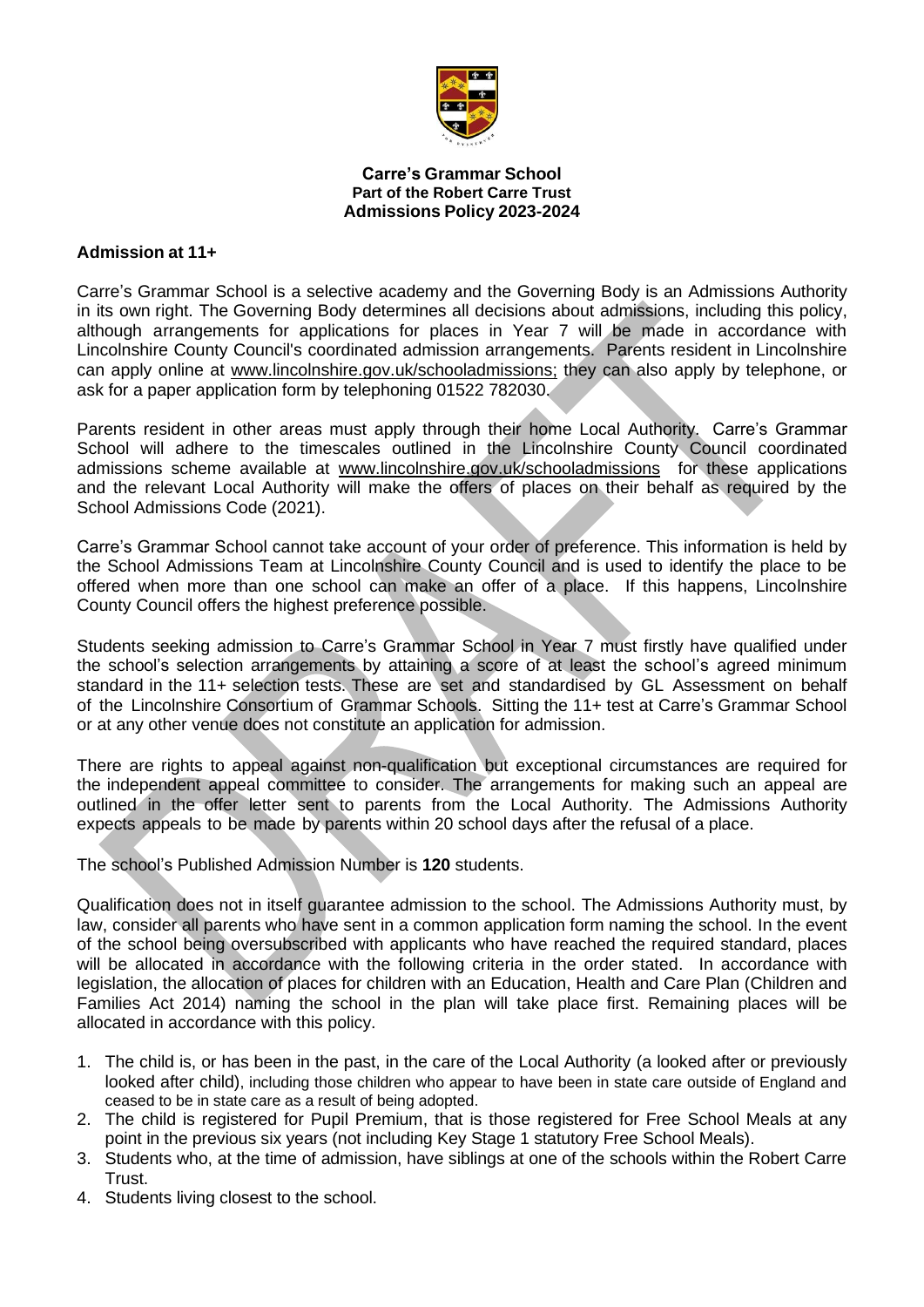If it is not possible to distinguish between one or more applicants within the admissions criteria, places will be allocated to those living nearest the school first, measured by straight line distance. If the distance criterion is not sufficient to distinguish between two or more applicants for the last remaining place, then a lottery will be drawn by an independent person, not employed by the school or working in Children's Service Directorate at the local authority.

Please see page 4 of this policy for definitions of the above.

## **Entry into Carre's Grammar School as a member of the Sleaford Joint Sixth Form**

Please see separate Robert Carre Trust Sixth Form Admissions Policy.

### **Reserve List**

For admission into the intake year the Admissions Authority will keep a waiting list which is called a Reserve List. In this school we will only add to the Reserve List children who have achieved the required standard in the selection tests or have been deemed qualified by the independent appeal panel.

If we have to refuse a place at our school a qualified child is automatically put on the Reserve List, unless a higher preference school has offered a place. This list is in the order of the oversubscription criteria, as required by the School Admissions Code. Children can move up or down the list depending on where the other children are ranked against the oversubscription criteria. The Admissions Authority must not take account of the time on the list when allocating places.

For the intake year the list is kept by the Schools Admissions Team until the end of August. After this the School Admissions Code requires that schools keep the Reserve List until the end of the autumn term.

## **Admission of students at other times**

Students must demonstrate that they would benefit from selective education through the school's inyear admission selection process. The school will accept admissions from qualified students up to the Published Admission Number of the respective year group at the point of entry.

The school will assess an applicant for his academic ability and potential, using a Cognitive Ability Test (CAT). The assessment will evidence whether the candidate's ability falls within the top 25% of the ability range in the academic year. If there are no places available, the candidate's name will be placed on a confidential reserve list, ranked according to admissions criteria for entry to Year 7. Parents may appeal to an independent panel against a decision not to admit.

Carre's Grammar School has an independent appeal system which is entirely separate from the admission system. Appeals are held in accordance with legislation and the School Admission Appeals Code. You can only appeal for a school place once in a school year unless there is a major change in circumstances, and the decision of the independent appeal panel is binding on all parties. Details of how to apply for an in-year test or how to appeal are available from the Executive Headteacher's PA.

### **Children of UK service personnel (UK Armed Forces) posted to the area or Crown Servants returning from overseas**

For families of UK service personnel with a confirmed posting to the area, or Crown Servants returning to live in the area from overseas, the Admissions Authority will:

• Process an application in advance of the family arriving in the area provided it is accompanied by an official letter that declares a relocation date and a Unit postal address, intended address or quartering area address to use when considering the application against the school's oversubscription criteria.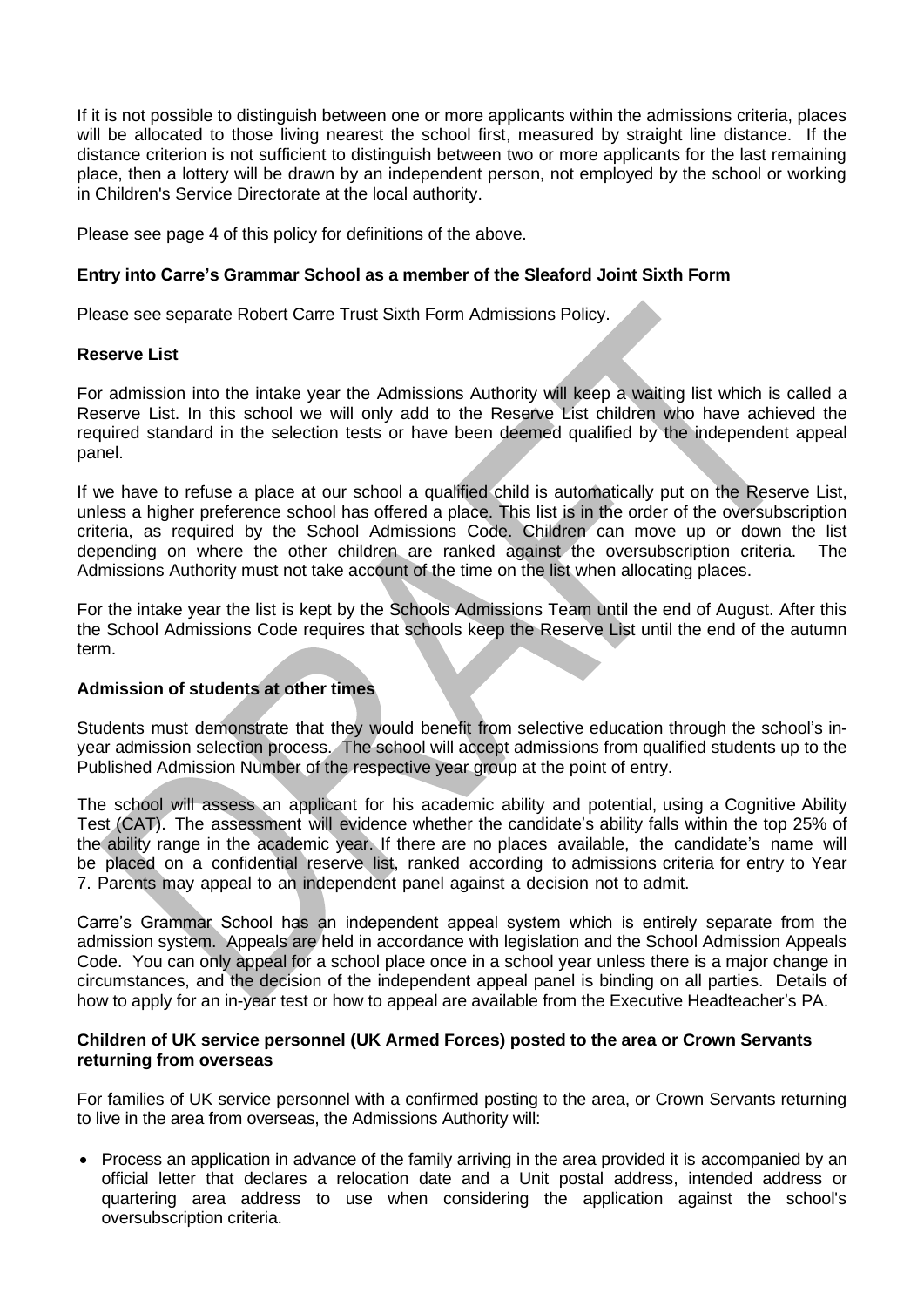• Accept a Unit postal address or quartering area address for admissions purposes for a service child, where the parent requests this.

The Admissions Authority will not refuse a service child a place because the family does not have an intended address or does not yet live in the area.

It may be that we still cannot admit because of organisational or curriculum difficulties within the school, in which case the appeals process may have to be followed.

#### **Admission of children outside their normal age group**

Parents may seek a place for their child outside of their normal age group, for example, if the child is gifted and talented or has experienced problems such as ill health. Parents wishing to make these requests must contact their home Local Authority for guidance on the procedure to follow.

It is important for parents to note that they will have the opportunity and responsibility to provide whatever evidence they wish to support their request. Carre's Grammar School will make decisions on the basis of the circumstances of each case and in the best interests of the child concerned. This will include taking account of:

- the parent's views;
- any available information about the child's academic, social and emotional development;
- where relevant, their medical history and the views of a medical professional;
- whether they have previously been educated out of their normal age group;
- any evidence that the child may naturally have fallen into a lower age group if it were not for being born prematurely;
- the views of the Headteacher.

### **Fair Access**

Local Authorities are required to have Fair Access Protocols in order to make sure that unplaced children who live in the home local authority, especially the most vulnerable, are offered a place at a suitable school as quickly as possible. This includes admitting children above the Published Admissions Number to schools that are already full. Carre's Grammar School will participate in Lincolnshire County Council's Fair Access Protocol. For admission to this school the child must meet the required admission standard.

## **Important note**

*As an Admissions Authority we have the right to investigate any concerns we may have about your application and to withdraw the offer of a place if we consider there is evidence that you have made a fraudulent claim or provided misleading information, for example a false address was given which denied a place to a child with a stronger claim. We reserve the right to check any address and other information provided so we can apply the oversubscription criteria accurately and fairly.*

This policy has been drawn up by the Admissions Authority of Carre's Grammar School. It was determined at the meeting of the Local Governing Body on \*\*\*\*\*\* after full consultation in accordance with the School Admissions Code.